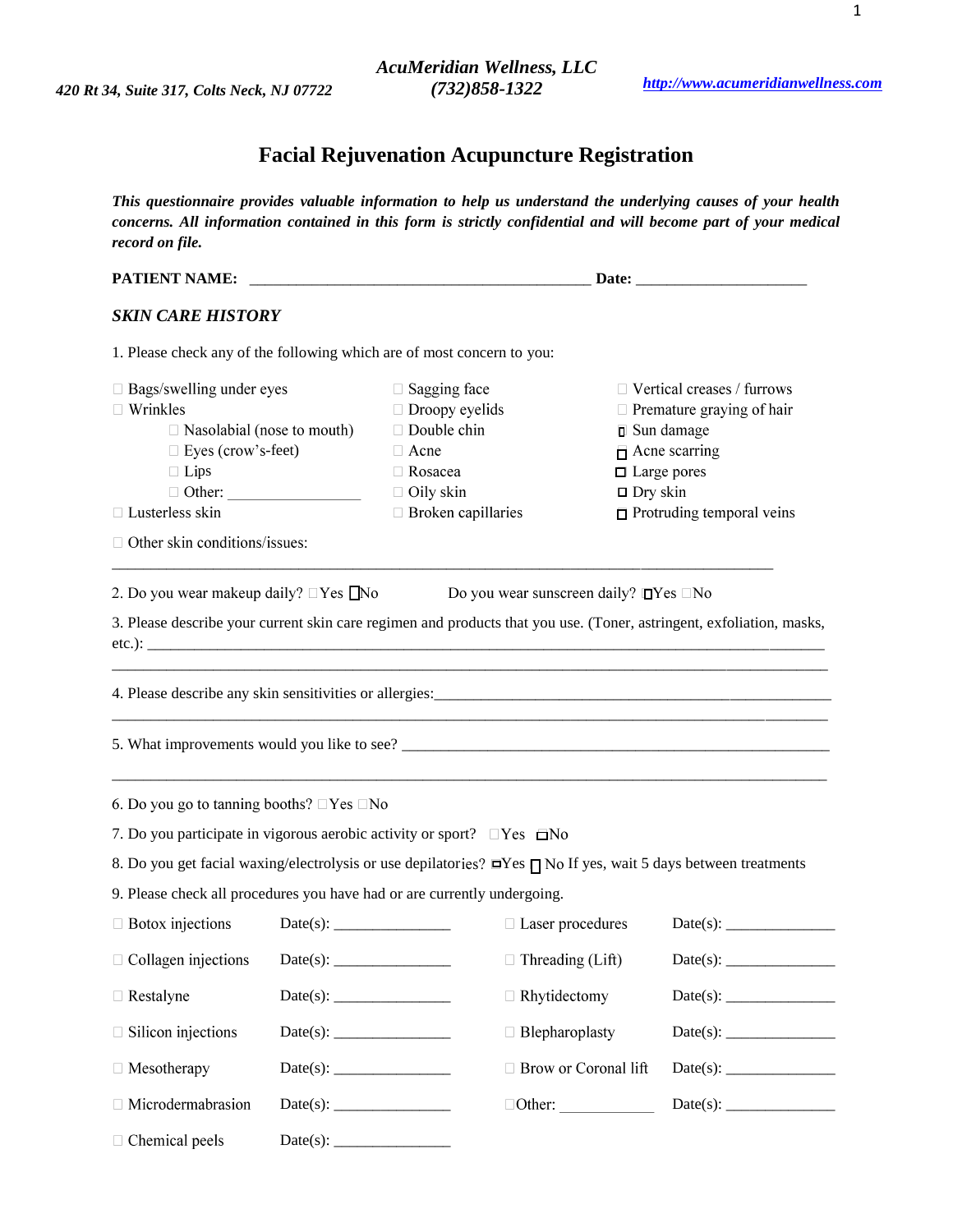# *AcuMeridian Wellness, LLC (732)858-1322*

*[http://www.acumeridianwellness.com](http://www.acumeridianwellness.com/)*

# **Facial Rejuvenation Acupuncture - Initial Visit**

|                                                                                                                                                                                                                                                                                                                                                                                                                                                                                                                                                                                                                                            | Height _________________ Weight _______________________Blood Pressure_____________________Pulse_______________          |  |  |  |  |
|--------------------------------------------------------------------------------------------------------------------------------------------------------------------------------------------------------------------------------------------------------------------------------------------------------------------------------------------------------------------------------------------------------------------------------------------------------------------------------------------------------------------------------------------------------------------------------------------------------------------------------------------|-------------------------------------------------------------------------------------------------------------------------|--|--|--|--|
| Have you ever had an acupuncture facial? $Y \Box N \Box$                                                                                                                                                                                                                                                                                                                                                                                                                                                                                                                                                                                   |                                                                                                                         |  |  |  |  |
| Have you been treated by Acupuncture or Oriental medicine before? $Y \Box N \Box$                                                                                                                                                                                                                                                                                                                                                                                                                                                                                                                                                          |                                                                                                                         |  |  |  |  |
|                                                                                                                                                                                                                                                                                                                                                                                                                                                                                                                                                                                                                                            |                                                                                                                         |  |  |  |  |
|                                                                                                                                                                                                                                                                                                                                                                                                                                                                                                                                                                                                                                            |                                                                                                                         |  |  |  |  |
|                                                                                                                                                                                                                                                                                                                                                                                                                                                                                                                                                                                                                                            |                                                                                                                         |  |  |  |  |
| <b>FINANCIAL AGREEMENT</b>                                                                                                                                                                                                                                                                                                                                                                                                                                                                                                                                                                                                                 |                                                                                                                         |  |  |  |  |
| Payment for Clinic Services Rendered: Payment is due at the time of service and may be paid by cash, check or all<br>major credit cards. Any checks returned due to insufficient funds will be charged an additional \$30.<br><b>Cancellation Policy:</b><br>Please be respectful of the time set aside for your treatment. All scheduled appointments require a 24 hour cancellation<br>notice or the patient will be charged for a FULL office visit fee.<br><b>Herbal Prescriptions:</b><br>I understand that all herb sales are final as herbal prescriptions are intended only for the patient for whom they<br>have been prescribed. |                                                                                                                         |  |  |  |  |
| all charges stated above.                                                                                                                                                                                                                                                                                                                                                                                                                                                                                                                                                                                                                  | By signing this agreement, I am acknowledging that I have read the above financial policies and will be responsible for |  |  |  |  |
|                                                                                                                                                                                                                                                                                                                                                                                                                                                                                                                                                                                                                                            | Date                                                                                                                    |  |  |  |  |
| <b>MEDICAL HISTORY</b><br>Past and Present Illnesses(with dates):                                                                                                                                                                                                                                                                                                                                                                                                                                                                                                                                                                          |                                                                                                                         |  |  |  |  |
| Surgeries(with dates):                                                                                                                                                                                                                                                                                                                                                                                                                                                                                                                                                                                                                     |                                                                                                                         |  |  |  |  |

Significant Trauma (Auto accidents, falls, etc., with dates) :

Do you have, or have you ever had, any **Infectious Diseases**

\_\_\_\_\_\_\_\_\_\_\_\_\_\_\_\_\_\_\_\_\_\_\_\_\_\_\_\_\_\_\_\_\_\_\_\_\_\_\_\_\_\_\_\_\_\_\_\_\_\_\_\_\_\_\_\_\_\_\_\_\_\_\_\_\_\_\_\_\_\_\_\_\_\_\_\_\_\_\_\_\_

\_\_\_\_\_\_\_\_\_\_\_\_\_\_\_\_\_\_\_\_\_\_\_\_\_\_\_\_\_\_\_\_\_\_\_\_\_\_\_\_\_\_\_\_\_\_\_\_\_\_\_\_\_\_\_\_\_\_\_\_\_\_\_\_\_\_\_\_\_\_\_\_\_\_\_\_\_\_\_\_\_\_\_\_\_\_\_\_\_\_\_\_\_

\_\_\_\_\_\_\_\_\_\_\_\_\_\_\_\_\_\_\_\_\_\_\_\_\_\_\_\_\_\_\_\_\_\_\_\_\_\_\_\_\_\_\_\_\_\_\_\_\_\_\_\_\_\_\_\_\_\_\_\_\_\_\_\_\_\_\_\_\_\_\_\_\_\_\_\_\_\_\_\_\_\_\_\_\_